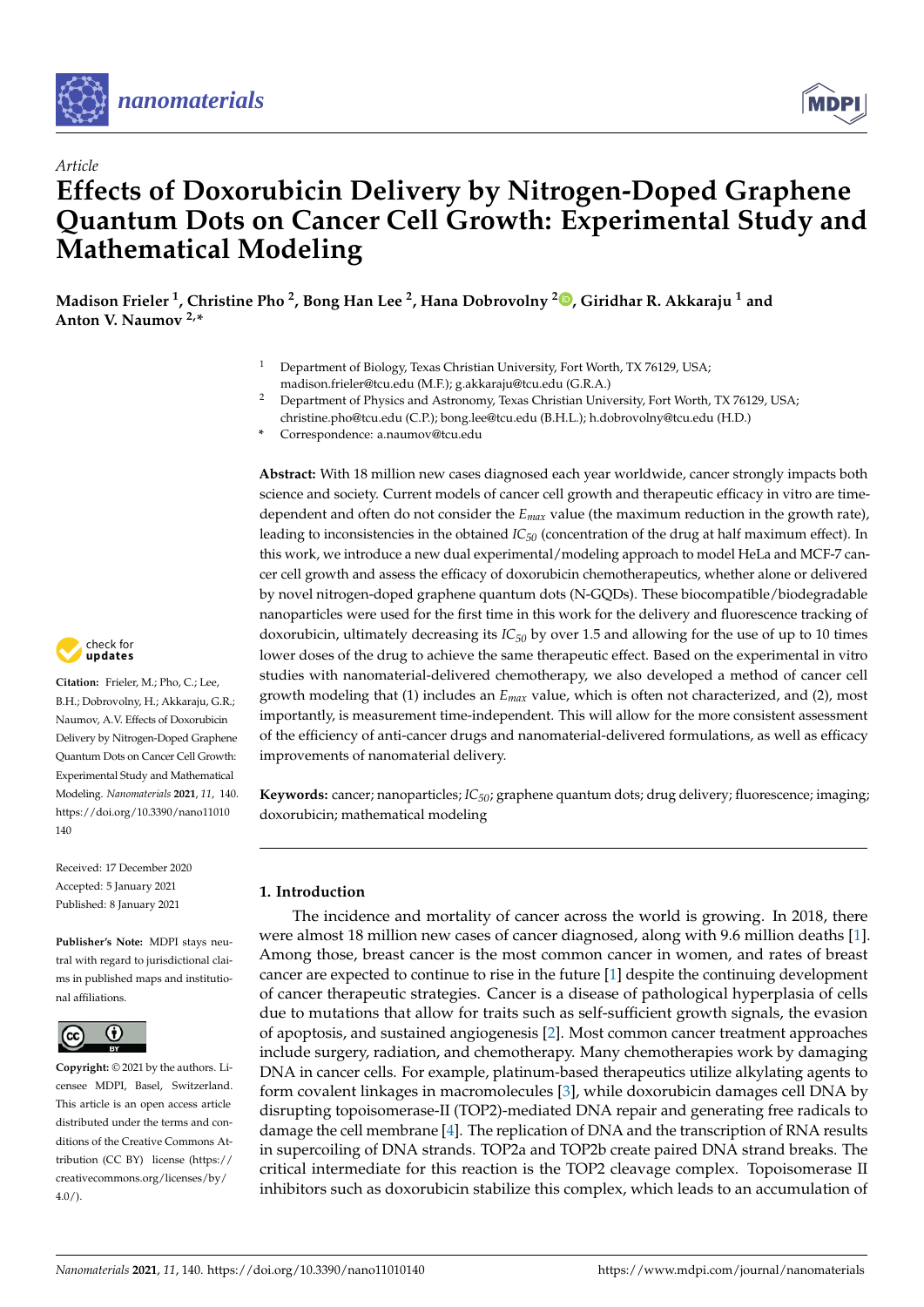double-stranded breaks as relegation is inhibited. This results in the accumulation of DNA damage, leading to cell death in rapidly dividing cells [\[5\]](#page-12-4).

One major issue affecting a number of current chemotherapies, including DNAdamaging drugs such as doxorubicin, is their lack of ability to differentiate between normal and cancer cells. These therapeutics target any dividing cell. While doxorubicin may affect cancer cells at a higher rate, healthy cells will still perish, thus leading to a number of side-effects including cardiovascular toxicity, which can lead to hypotension, tachycardia, arrythmias, and congestive heart failure [\[6\]](#page-12-5). The incidence of doxorubicin cardiomyopathy can be as high as 36% when a person's lifetime dose exceeds 600 mg/m<sup>2</sup>. Doxorubicin accumulation in the mitochondria of cardiac cells may lead to increased oxidative stress in the cell and also contribute to the mitochondrial permeability transition pore opening, thus inhibiting the ability of the inner membrane of the mitochondria to maintain an electrochemical gradient [\[6\]](#page-12-5). These substantial drawbacks of the widely used therapeutic approach can be mitigated by focusing its delivery to tumors and/or decreasing its toxicity for healthy tissues. Nanoparticle delivery can alleviate the dose-dependent toxicity of chemotherapy drugs by decreasing the treatment dose by enhancing accumulation and/or efficacy [\[7\]](#page-12-6). Additionally, nanoparticles provide a platform for targeting agents that, by binding preferentially to particular receptors on cancer cells, can focus the delivery to tumor sites. The intrinsic fluorescence of some nanoparticles also offers the possibility to track chemotherapy delivery in cells and tissues. The photostable fluorescence emission arising in a number of nanomaterial classes due to quantum confinement and edge effects may allow one to monitor the activity of the drug and its release into the tissues in real time [\[8\]](#page-12-7). A variety of different nanoparticles have shown promising potential in anticancer drug delivery and imaging, including inorganic quantum dots [\[9\]](#page-12-8), silicon nanomaterials [\[10\]](#page-12-9), silver nanoparticles [\[11\]](#page-12-10), liposomes [\[12\]](#page-12-11), and gold nanoparticles [\[13\]](#page-12-12). Gold nanoparticles include nanoshells [\[14\]](#page-12-13), nanorods [\[15\]](#page-12-14), and other nanoscale gold constructs utilized for drug delivery [\[16\]](#page-12-15), early cancer cell identification by EGFR (epidermal growth factor receptor) overexpression [\[17\]](#page-12-16), or Raman-based detection of epithelial cancers [\[18\]](#page-12-17).

Another, perhaps somewhat underexplored for bioapplications, class of nanomaterials includes nanocarbon platforms. Recently, some carbon allotropes were utilized for drug delivery because of the unique properties they possess. For instance, quasi-one-dimensional carbon nanotubes allow for the attachment of a high density of drugs because of their high surface area-to-volume ratio, ability to non-covalently complex nucleic acids for gene delivery, [\[19–](#page-12-18)[21\]](#page-13-0), and apparent ability to evade the immune response [\[22\]](#page-13-1). They also exhibit near-infrared fluorescence, thus allowing for high penetration depth in vivo fluorescence imaging in animal models [\[23\]](#page-13-2). Zero-dimensional graphene or carbon quantum dots may be selectively synthesized to render higher biocompatibility [\[24\]](#page-13-3) and solubility in water [\[25\]](#page-13-4), or they may be functionalized to provide prolonged circulation time in the body [\[26\]](#page-13-5) or degrade in biological media [\[27\]](#page-13-6). Additionally, a variety of graphene and carbon quantum dots exhibit confinement-originating intrinsic fluorescence that can be utilized to track those within the biological cells and tissues and, therefore, follow drug administration [\[28](#page-13-7)[–30\]](#page-13-8). These properties allow such carbon nanomaterials to address a variety of applications in medicine from imaging and sensing to treatment. In our recent studies [\[27\]](#page-13-6), graphene quantum dots developed in a bottom–up approach from glucosamine showed a high cellular uptake even without targeting, while similar graphene quantum dot structures were actively taken up by precision cut mammary tumor slices with no obvious negative effects to the tissue [\[8\]](#page-12-7). Graphene quantum dots have been shown to focus drug delivery on the cell nucleus [\[31\]](#page-13-9) and enhance the DNA cleavage activity of doxorubicin [\[31,](#page-13-9)[32\]](#page-13-10). Thus, the use of these nanoparticles in conjunction with known chemotherapies may lead to the reduction of the harmful high dose side effects of chemotherapy drugs [\[31\]](#page-13-9), while their intrinsic fluorescence allows for the real-time monitoring of drug accumulation and can help monitor delivery pathways [\[33\]](#page-13-11). There are ongoing attempts to enhance therapeutic efficacy with nanomaterial delivery, and facilitate fluorescence image tracking with a single biocompatible material. In this work, we utilized novel, highly biocompatible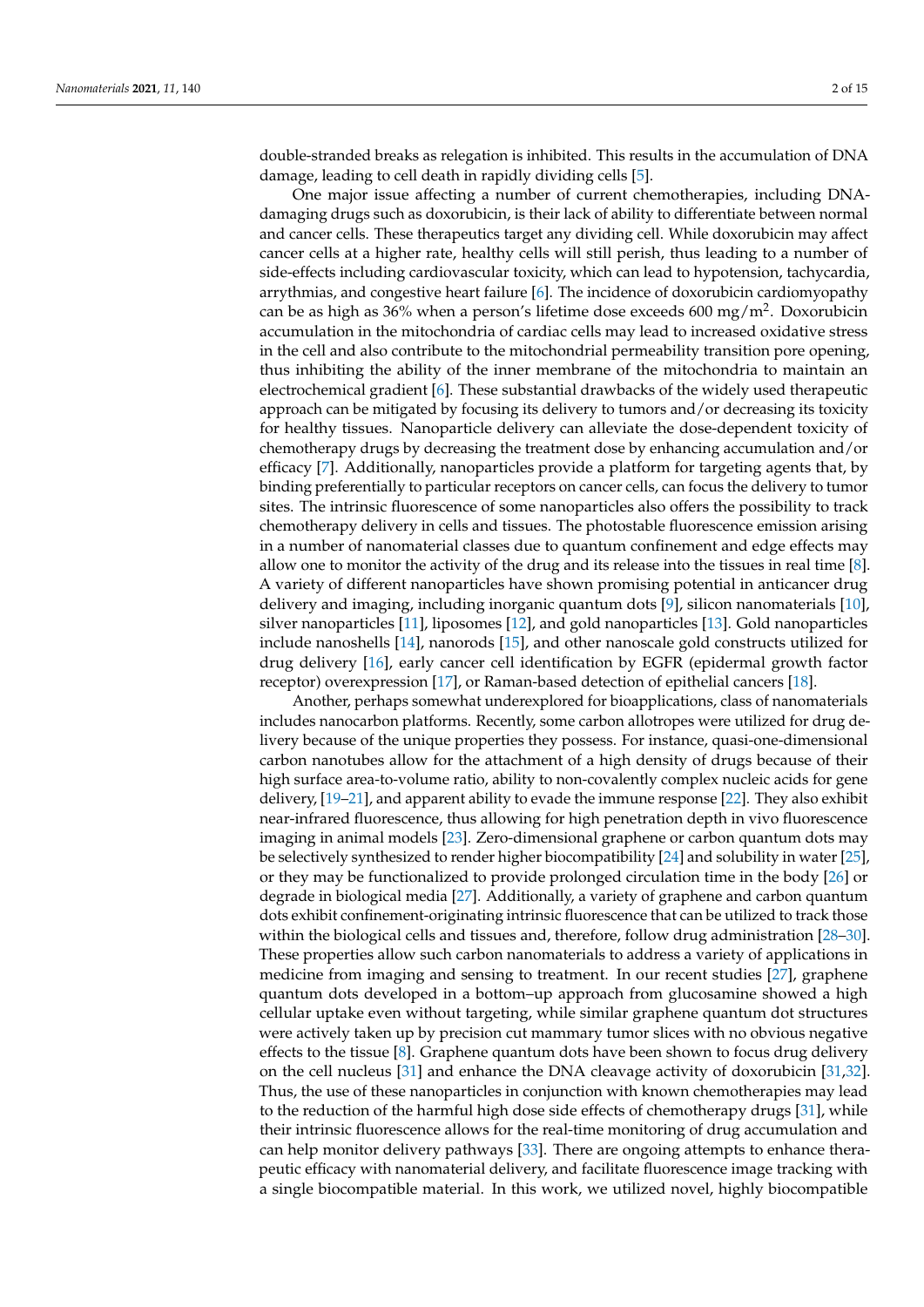nitrogen-doped graphene quantum dots (N-GQDs) [\[24\]](#page-13-3) that underwent rigorous characterization as a potential delivery/imaging/sensing agent [\[27\]](#page-13-6). They exhibited high quantum yield (>62%) visible and near-infrared fluorescence, biocompatibility at over 1 mg/mL concentrations, and apparent biodegradability in a cell culture. The combination of these remarkable properties make them an ideal candidate drug delivery vehicle. Here, N-GQDs served as a delivery platform for a conventional therapeutic, doxorubicin (DOX), while we assessed the improvement in therapeutic efficacy using a novel mathematical model we developed to describe cell growth.

Mathematical models are increasingly being used to personalize [\[34–](#page-13-12)[36\]](#page-13-13) treatment regimens for patients. While this practice will eventually require complex mathematical models that include many biological processes [\[37,](#page-13-14)[38\]](#page-13-15), simpler models can still help provide insight into cancer treatment. The mathematical modeling of drug effect in cancer cells allows for the prediction of the doses required for both in vitro and further in vivo treatment, as well as the assessment of their expected efficacy [\[39](#page-13-16)[,40\]](#page-13-17). Simple models have already been used to make predictions about the effectiveness of cancer treatments [\[41](#page-13-18)[,42\]](#page-13-19), including combination therapies [\[39](#page-13-16)[,43\]](#page-13-20). Current strategies for modeling efficacies of drugs alone use the *IC<sup>50</sup>* (concentration of the drug at half maximum effect) measurement and, less commonly, the *Emax* (the maximum reduction in the growth rate [\[11\]](#page-12-10)) measurement to give the correct drug dosage to a patient. The real time-dependent nature of these curves [\[44\]](#page-13-21) can lead to inaccuracies in theoretical models due to their bias toward exponential growth and delays in drug effect stabilization, [\[44,](#page-13-21)[45\]](#page-13-22), thus requiring new modeling approaches that can estimate time-independent parameters.

Thus far, mathematical modeling approaches have been developed for the drug delivery of nanomaterials based on hydrogel [\[46\]](#page-14-0), mesoporous silica [\[40](#page-13-17)[,47\]](#page-14-1), and pegylated gelatin [\[48\]](#page-14-2) that model for time-dependent drug concentration and tumor volume equations followed by the nanotherapy [\[49\]](#page-14-3). Such approaches are novel because they optimize the properties of the nanomaterial that have been often limited by clinical data and nanotherapeutics for clinical use [\[50\]](#page-14-4), allowing for one to increase efficacy and/or repurpose existing therapeutics [\[51\]](#page-14-5). The present study, however, presents a novel method of modeling drug delivery via a time-independent approach and, for the first time, provides a model for cancer therapeutic delivery by graphene quantum dots. While GQDs have previously been experimentally conjugated with DOX for cancer-targeted drug delivery [\[32,](#page-13-10)[52\]](#page-14-6), the N-GQDs utilized in this work possess higher biocompatibility and allow for multicolor visible/near-infrared fluorescence imaging [\[27\]](#page-13-6). As a result, this joint theoretical/experimental work aimed to create a new time-independent mathematical modeling technique to provide more consistent *IC<sup>50</sup>* values to use in the dosage of drugs based on experimental cell counting and cytotoxicity assay data as we explored the delivery of doxorubicin with N-GQDs. We tested our model to describe the effects of this nanomedicine on cancer cell growth and showed a substantial decrease in *IC<sup>50</sup>* of the drug that could ultimately lead to decreased chemotherapy side effects in patients through the utilization of lower levels of chemotherapeutics with nanomaterial delivery.

#### **2. Materials and Methods**

## *2.1. Cell Culture*

MCF-7 (breast cancer cells), HEK293 (human embryonic kidney cells), and HeLa (cervical cancer cells) cells were grown in cell culture using Dulbecco's Modified Eagle Media (DMEM; 10% fetal bovine serum, 1% non-essential amino acids, L-glutamine, penicillin (100 U/mL), and streptomycin (100 mg/mL)) at 37 °C and 5%  $CO<sub>2</sub>$ . When cells reached confluency, the medium was aspirated, cells were washed with  $1\times$  PBS (phosphate buffered saline). 0.05% trypsin was added to detach cells, and the culture was quenched with DMEM. Cells were counted using a hemocytometer, plated, and then used in an experiment; meanwhile, 10% of cells were added to a new flask with DMEM.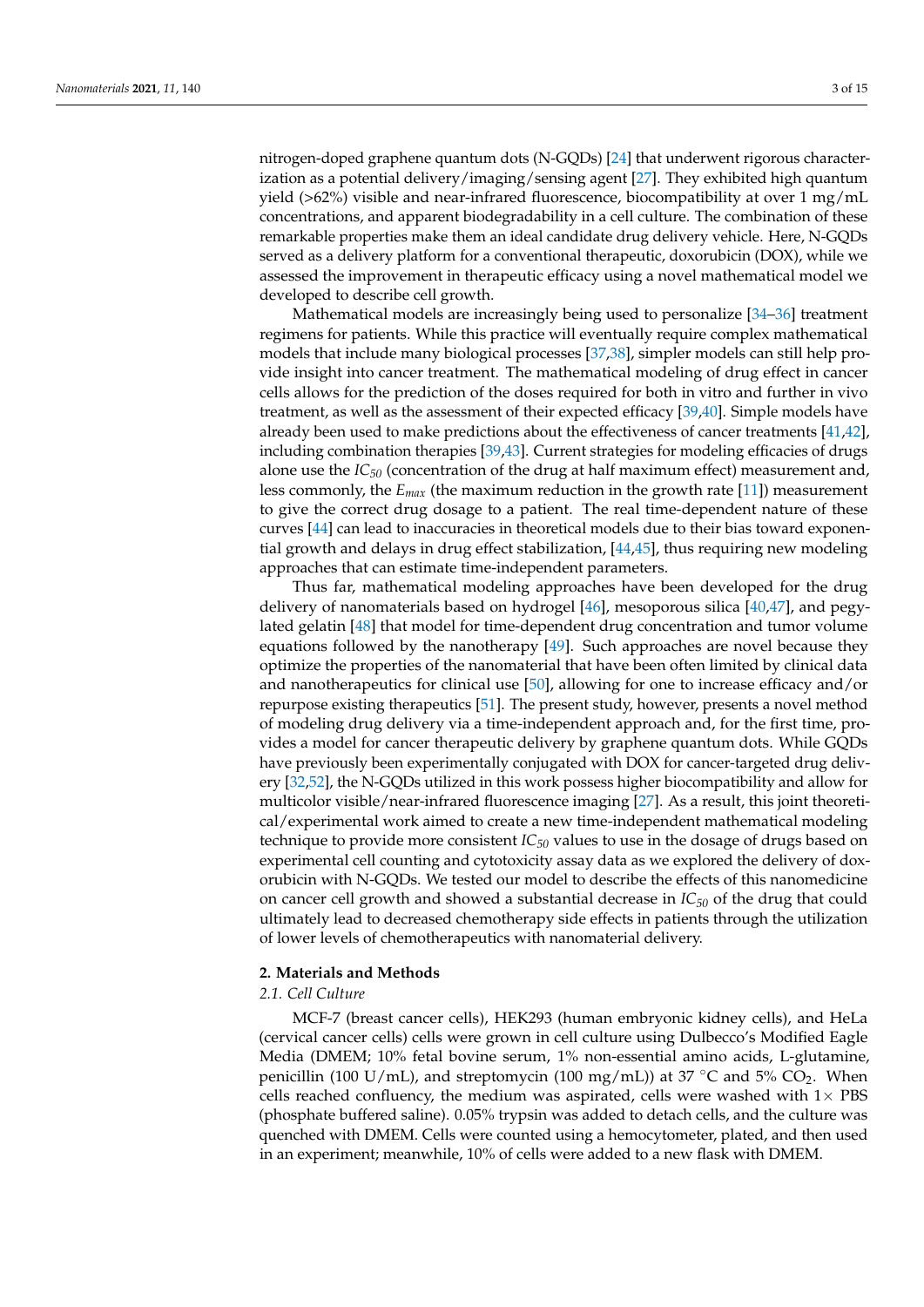## *2.2. Cell Growth Assay*

MCF-7, HEK293, and HeLa cells were plated on 12-well trays at a density of 500, 1000, or 2000 cells/well with 2 mL of media in each well, depending on the experiment. The plates were incubated at 37 °C and 5%  $CO<sub>2</sub>$ . After 24 h, the drug was added at concentrations 0.05, 0.005, 0.0005, and 0.00005  $\mu$ g/mL. After another 24 h, the medium was removed from 3 of the wells and washed with  $1\times$  PBS. Then, 0.05% trypsin was added to detach the cells, and the medium was added to quench the trypsin. Cells were then counted using a hemocytometer, and the steps of removing the medium, detaching cells, and counting were repeated for each concentration of the drug.

#### *2.3. MTT Cell Viability Assay*

Cells were plated at a density of 5000 cells/well on a 96-well plate and incubated at 37  $\degree$ C and 5% CO<sub>2</sub>. After 24 h, the cells are treated with increasing concentrations ranging from 0.00625 to 1.6 µg/mL of doxorubicin or with DOX-N-GQDs with an equivalent DOX content. The cells were treated with the drug for 16 h, and then the medium was removed from the wells. A solution of 1 mg/mL MTT (thiazolyl blue tetrazolium bromide) in a serum-free medium was made, after which  $100 \mu L$  were added to each well and incubated at 37  $\degree$ C for 4 h. Then, the MTT solution was removed and 100 µL of DMSO (dimethyl sulfoxide) were added. Cells were then placed on a shaker for 5 min, and the absorbance was measured at 540 nm in a FLUOstar Omega microplate reader (BMG Labtech, Cary, NC, USA) and analyzed with Omega software (BMG Labtech, Cary, NC, USA).

## *2.4. Synthesis of DOX-N-GQDs*

A solution of DOX-N-GQDs was made by combining 1 mL of DOX at a concentration of 0.0041 mg/mL with an aqueous suspension of N-GQDs at a concentration 1 mg/mL that was synthesized from a single glucosamine-HCl precursor via a hydrothermal microwave treatment, as described in [\[53\]](#page-14-7). This suspension was ultrasonically treated in a ultrasonic disperser (Covaris, Woburn, MA, USA) for 7 cycles of 30 s bursts at a power of 1 W to ensure the non-covalent complexation of the drug.

#### *2.5. Microscopy*

A semi-motorized inverted microscope (IX73P2F, Olympus, Center Valley, PA, USA) was used for fluorescence confocal microscopy. The sample slides were excited by a mercury lamp (U-HGLGPS, Olympus, Center Valley, PA, USA) with a  $480 \pm 20$  nm excitation filter. For detection, a CMOS (complementary metal oxide semiconductor, Prime 95B, Photometrics, Tucson, AZ, USA) camera was utilized with a  $600 \pm 27.5$  nm emission filter at an integration time of 200 ms. Voxel images were generated using the disk scan unit (DSU) confocal add-on (IX2-DSU/BX-DSU, Olympus, Center Valley, PA, USA): with an automated z-stacking imaging capability, 20–30 z-slice images were acquired for the voxel image using a step size of 0.35  $\mu$ m, which was the limiting threshold. A 460  $\pm$  20 nm excitation filter was used for these voxel images.

#### *2.6. Image Analysis*

The ImageJ software (Bethesda, WA, USA) was used to quantify the fluorescence in the microscopy images. Cells were outlined with a freehand selection in the software, and the integrated density was measured. To obtain the corrected total cell fluorescence (CTCF), the background of the images was measured to assess the mean fluorescence background. CTCF was calculated as the difference of the integrated density and the product of the area of the outlined cell and the mean fluorescence background.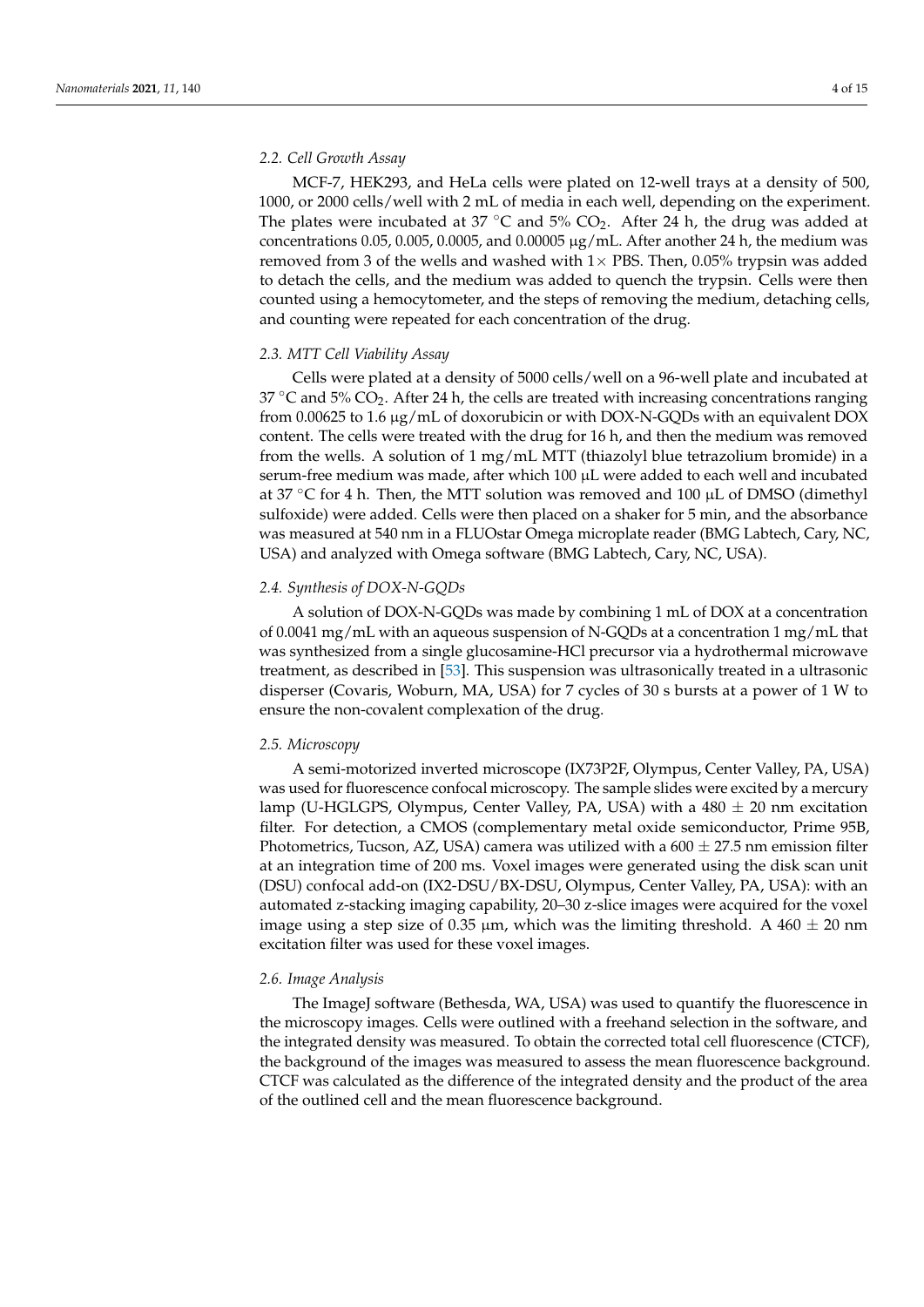## *2.7. Mathematical Modeling*

We used a logistic growth model to describe growth of cells in the absence of any drug treatment:

$$
\frac{dN}{dt} = \lambda N \bigg( 1 - \frac{N}{K} \bigg),
$$

where *N* is the number of cells,  $\lambda$  is the cell growth rate, and *K* is the carrying capacity of the well. We assumed that when doxorubicin was applied, either on its own or delivered via N-GQD, it decreased the growth rate of the cells. This was modeled through the use of drug efficacy, *ε*, which was related to drug concentration via the *Emax* model [\[54\]](#page-14-8):

$$
\varepsilon = \frac{E_{max}D}{D + IC_{50}}
$$

,

where *D* is the applied drug concentration,  $IC_{50}$  is the drug concentration that achieves half the maximum effect, and *Emax* is the maximum reduction in growth rate. We multiplied the growth rate by  $(1 - \varepsilon)$  to reproduce growth curves at different drug concentrations.

We fit the model to the data in a two-step process, first fitting the control data to get estimates for *λ* and *K*. We then simultaneously fit the remaining growth curves with treatment to estimate *IC<sup>50</sup>* and *Emax*. Fitting was performed by minimizing the sum of squared residuals (SSR) using the Nelder–Mead algorithm implemented through the minimize function in Python's SciPy package. Confidence intervals were determined by performing 1000 bootstrap replicates.

## **3. Results**

#### *3.1. Cell Growth with DOX Treatment*

In order to assess the direct effect of chemotherapy drugs on the cell growth rate, we set the baseline and monitored cell growth rate of three different cell types: HeLa cells, a cervical cancer cell line; MCF-7, a breast cancer cell line; and non-cancerous control HEK293 cells, human embryonic kidney cells obtained by transforming primary cells with adenovirus DNA. Each cell type was grown over a period of 14 days, with cells counted every other day (Figure [1a](#page-5-0)). The control for the experiments in this work provided by the growth analysis of the untreated cells showed HeLa and HEK293 cell growth peaking at day 10, while the MCF-7 cell growth peak was slightly delayed to day 12. The subsequent growth decline was likely due to the overcrowding of the wells and a buildup of waste in the medium. After establishing a control baseline for cell growth, the cytotoxic effect of doxorubicin was further assessed. HEK293, HeLa, and MCF-7 cells treated with doxorubicin at the concentrations 0.05, 0.005, 0.0005, and 0.00005 µg/mL showed varying cell growth levels (Figure [1b](#page-5-0)–d, respectively). The highest concentration of doxorubicin used (0.05  $\mu$ g/mL) proved to be too toxic to the cells, resulting in no measurable cell growth in all cell lines tested. In HEK293 cells, all concentrations other than 0.05 µg/mL showed a similar rate of growth, including the cells that had no drug added. HeLa cells showed varying growth rates per concentration, while MCF-7 cells exhibited a decreased growth rate as the concentration of doxorubicin increased. In order to supplement cell growth rate data with bulk cell viability, information of the percent of surviving cells was evaluated with the MTT cell viability assay. This study showed a concentration-dependent decline in cell viability with a calculated coefficient of determination  $(R^2)$  value of 0.712 for HEK293 cells, 0.955 for MCF-7 cells, and 0.983 for HeLa cells (Figure [1e](#page-5-0)), thus indicating the proportion of variance in cell death due to doxorubicin toxicity. In the cell growth experiments, the cells were treated and counted for 14 days, while in the cell viability assay, the cells were only treated for 16 h. Therefore, the longer exposure during the cell counting experiments necessitated a lower concentration range than the MTT cell viability assay to avoid total cell death. It was anticipated that DOX treatment would have different effects in different cancer cell lines, in part due to the differences in their replication rates. However,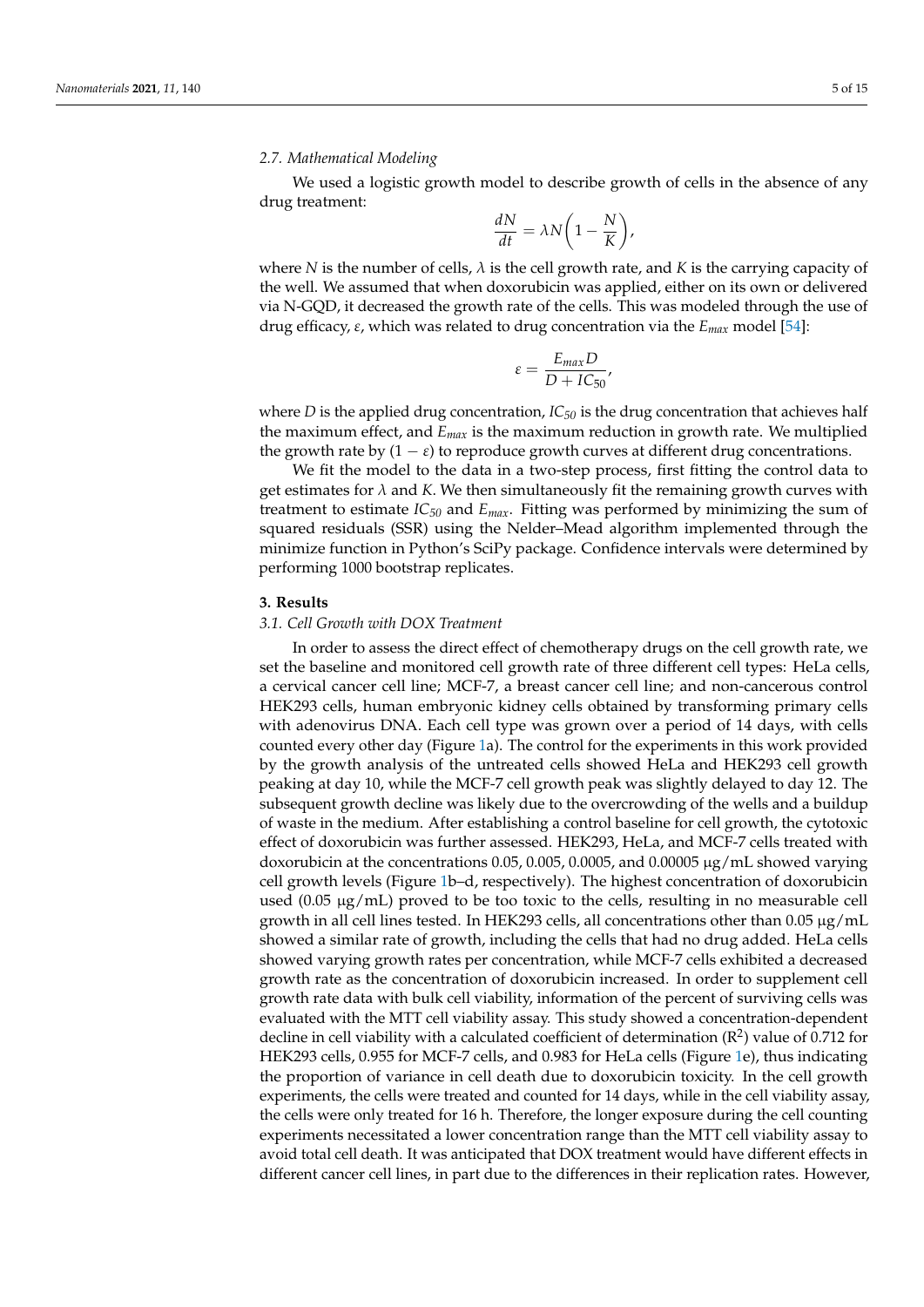<span id="page-5-0"></span>

both cancer cell lines exhibited a DOX concentration-dependent cell viability decrease, with a less steep trend seen in the HEK293 cells. decrease, with a less steep trend seen in the HEK293 cells.

Figure 1. (a) Growth of HeLa (red), MCF-7 (orange), and HEK293 (yellow) cells over 14 days. (b) HEK 293, (c) HeLa, and (d) MCF-7 growth curves after treatment with doxorubicin at 0 mg/mL control (red), 0.00005 µg/mL (orange), 0.0005 µg/mL control (red), 0.00005 μg/mL (orange), 0.0005 μg/mL (yellow), 0.005 μg/mL (green), and 0.05 μg/mL (yellow), 0.005 µg/mL (green), and 0.05 µg/mL (blue) concentrations. (**e**) Cytotoxicity of doxorubicin in MCF-7 (orange), (blue) concentrations. (**e**) Cytotoxicity of doxorubicin in MCF-7 (orange), HeLa (red), and HEK 293 HeLa (red), and HEK 293 (yellow) cells, evaluated via a thiazolyl blue tetrazolium bromide (MTT) cell viability assay.<br>.

# *3.2. Characterization of DOX-N-GQDs 3.2. Characterization of DOX-N-GQDs*

In this work, DOX was non-covalently bonded to N-GQDs through the  $\pi$ -stacking of an aromatic DOX platform onto N-GQD's graphitic backbone. GQDs were characterized an aromatic DOX platform onto N-GQD's graphitic backbone. GQDs were characterized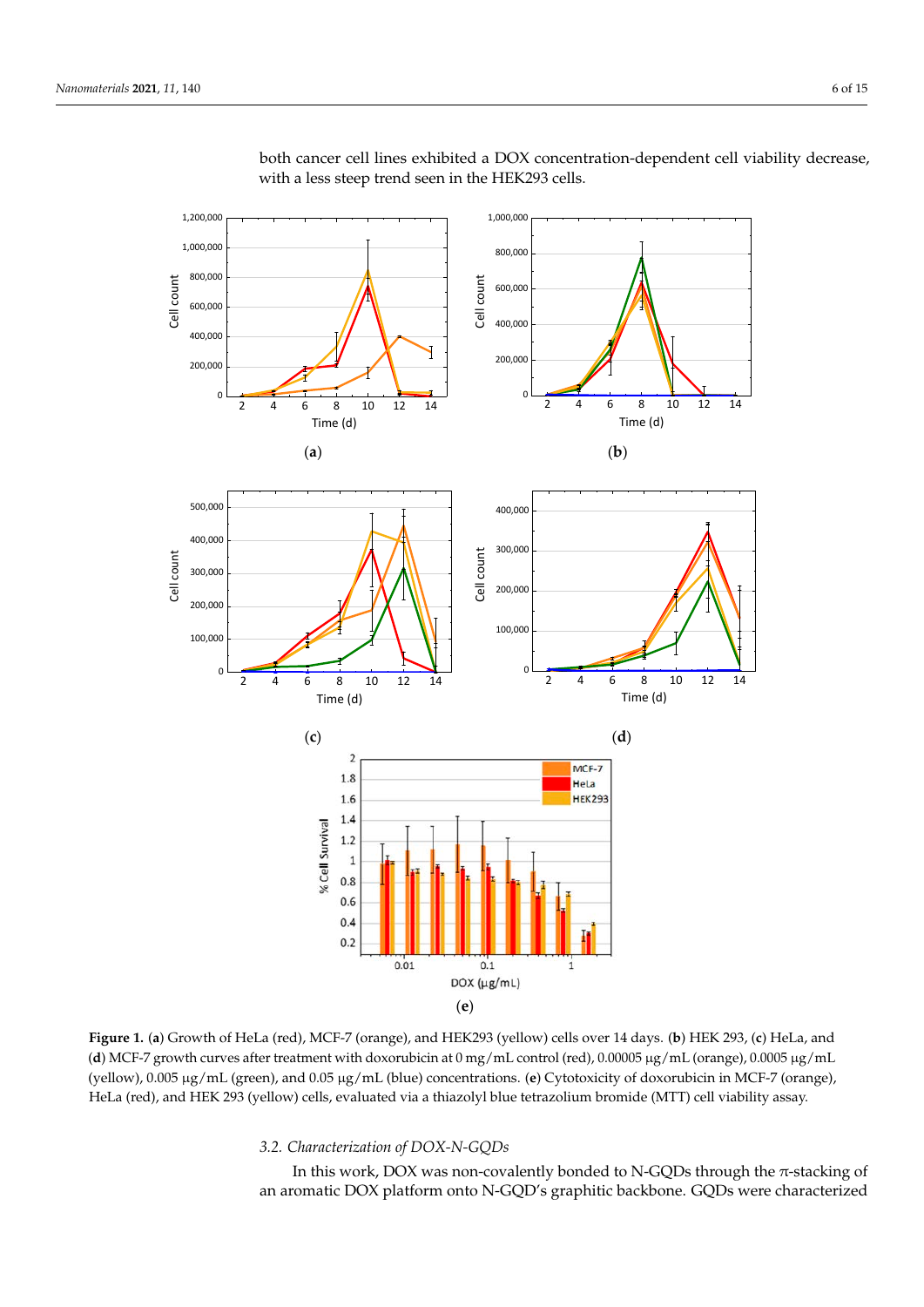by the TEM as 3–5 nm quasi-spherical structures with discernable graphitic lattice fringes (Figure S1). While EDX (energy dispersive X-ray spectroscopy, JEOL, Peabody, MA, USA) showed the presence of carbon, oxygen, and nitrogen within the GQDs (Figure S1), their FTIR spectra possessed a number of features characteristic of the oxygen and nitrogencontaining functional groups decorating the surface of the GQDs. (Figure S2). The DOX-N-GQD complexes were also characterized by the absorption and fluorescence spectroscopies to assess complexation, concentration, and the capability of fluorescence tracking. As seen in Figure 2a, the absorption of the complex showed peaks that indicated the presence of both doxorubicin and graphene quantum dots. The analysis of the  $\sim\!\!500$  nm peak present only due to DOX allowed for the assessment of DOX loading. All concentrations of N-GQD-DOX are therefore described in this work by their content of DOX for comparison with the drug alone. Additionally, the fluorescence of the complex, as seen in Figure [2b](#page-6-0), only showed the emission features of the doxorubicin, while N-GQDs were quenched via charge transfer from the attached DOX molecules. DOX fluorescence was, therefore, further utilized to track the drug delivery in vitro.

<span id="page-6-0"></span>

**Figure 2.** Nitrogen-doped graphene quantum dot (N-GQD) (black), doxorubicin (DOX) (red), and **Figure 2.** Nitrogen-doped graphene quantum dot (N-GQD) (black), doxorubicin (DOX) (red), and DOX-N-GQD (blue) complex absorption (**a**) and fluorescence (**b**) spectra.

DOX-N-GQD complexes were visualized in the cells using confocal fluorescence aging at 3, 6, 9, 12, and 24 h time points after introduction into the cell media (Figure 3a– imaging at 3, 6, 9, 12, and 24 h time points after introduction into the cell media (Figure [3a](#page-7-0)–e) observed in confocal 3D cell images. Already at 3 h, substantial DOX emission was observed from cell nuclei. Lower intensity N-GQD fluorescence was also detected in the cells, thus cells, thus suggesting their successful internalization as DOX. suggesting their successful internalization as DOX.

> It is critical to point out that DOX fluorescence was mainly originating from cell nuclei with minimal emission from the cytoplasm, whereas low intensity GQD green emission (Figure S3) was observed throughout the cells. The efficiency of DOX-N-GQD internalization was further assessed via the intensity of DOX fluorescence per unit cell area. This was described by the CTCF for each time point (3, 6, 9, 12, and 24 h) averaged over 200 cells (Figure [3f](#page-7-0)). CTCF calculations indicated the highest DOX content in the cells at 9 h post treatment, while its level stayed high for up to 24 h.

## *3.3. Treatment of Cells with N-GQD-DOX Complex*

(**a**) (**b**) (**c**) assays: cell growth analysis and an MTT cell viability assay. The MTT assay served to The efficacy of the N-GQD-delivered DOX was further evaluated via two separate verify both the efficacy of the treatment and the biocompatibility of the N-GQDs, thus also verifying their possible contribution to the toxic effect of the combined DOX-N-GQD formulation. The concentration of N-GQDs was matched to that in DOX-N-GQD complexes with corresponding DOX loading to allow for comparative analysis. As a result, N-GQDs alone showed very little toxicity to cells even at the highest concentration of  $1 \text{ mg/mL}$ , equivalent to DOX loading of 1.6  $\mu$ g/mL, while the DOX-N-GQD formulation was shown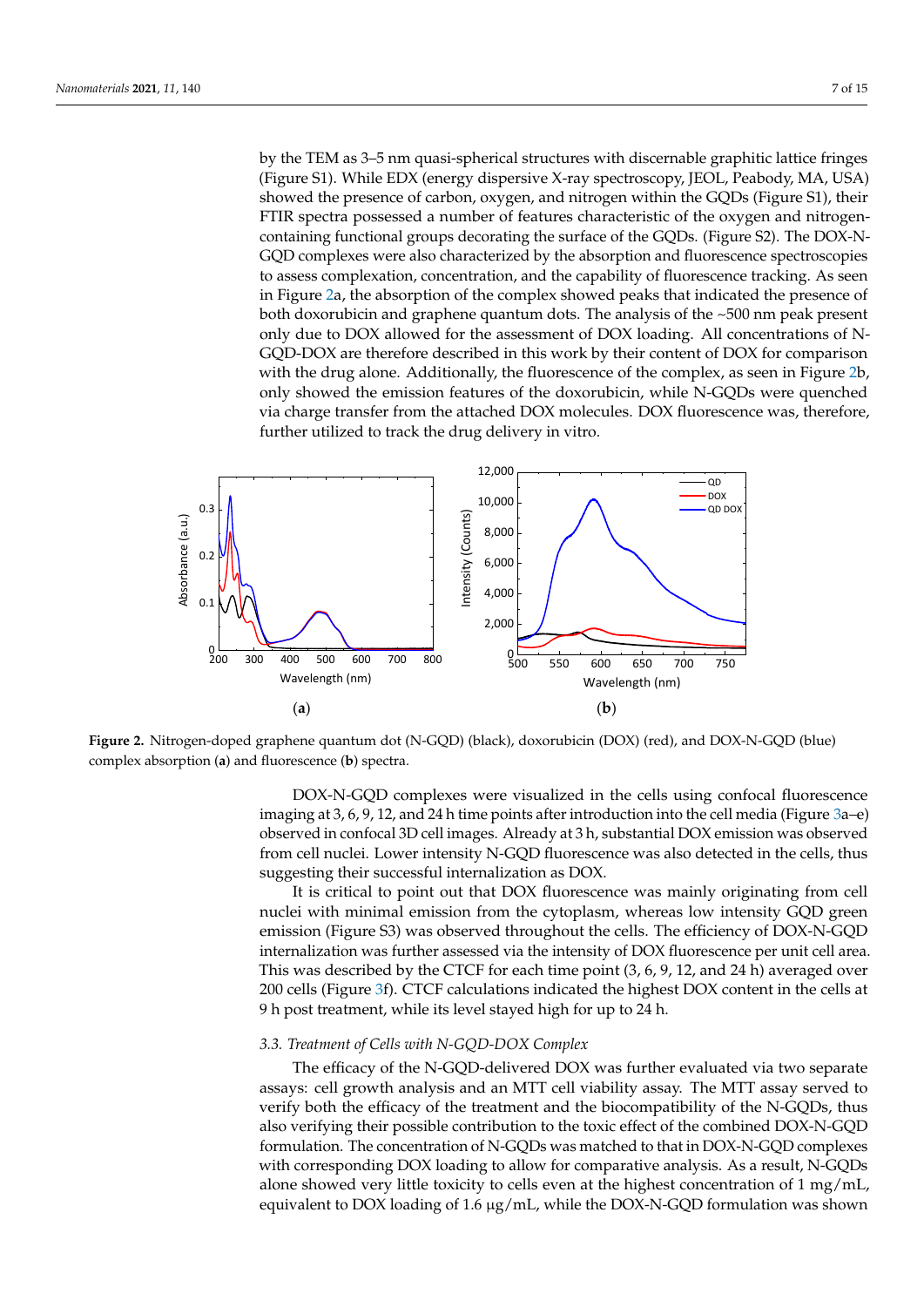to be more effective in treatment than doxorubicin alone (Figure [4a](#page-7-1)). N-GQDs alone at lower concentrations could even enhance cell viability because they can be degraded and metabolized by the cells [\[27\]](#page-13-6).  $\frac{1}{2}$  and  $\frac{1}{2}$  and  $\frac{1}{2}$  and  $\frac{1}{2}$  and  $\frac{1}{2}$  and  $\frac{1}{2}$  and  $\frac{1}{2}$  and  $\frac{1}{2}$  and  $\frac{1}{2}$  and  $\frac{1}{2}$  and  $\frac{1}{2}$  and  $\frac{1}{2}$  and  $\frac{1}{2}$  and  $\frac{1}{2}$  and  $\frac{1}{2}$  and  $\frac{1}{2}$  a  $\sum_{i=1}^{\infty}$  the suggestion  $\sum_{i=1}^{\infty}$ .  $\frac{1}{2}$ 

<span id="page-7-0"></span>

Figure 3. (a) Confocal 3D z-stack fluorescence images of DOX-N-GQD complex in MCF-7 cells at (a) 3 h, (b) 6 h, (c) 9 h, (d) 12 h, and (e) 24 h time points. Emission mainly originated from cell nuclei. (f) Variation of average fluorescence of doxorubicin per cell unit area in MCF-7 cells with time reflecting internalization dynamics.  $\frac{d}{dx}$   $\frac{d}{dx}$ .

<span id="page-7-1"></span>

Figure 4. (a) Cytotoxicity of DOX (yellow), N-GQDs (orange), and DOX-N-GQDs (red) in MCF-7, as evaluated via an MTT cell viability assay. (b) MCF-7 cell growth curve up to 14 days after treatment with DOX-GQDs with DOX concentrations of 0 μg/mL (N-GQDs alone) (red), 0.00005 μg/mL (orange), 0.0005  $\mu$ g/mL (yellow), 0.005  $\mu$ g/mL (green), and 0.05  $\mu$ g/mL (blue).  $\frac{1}{2}$  tratical via bility because they can be degraded and metabolized by degraded and metabolized by degraded by  $\frac{1}{2}$ 

The direct effects of DOX-N-GQD conjugates on cancer cell growth were further evaldid not exhibit growth, thus indicating that these concentrations were too toxic. At contions of 0.0005 and 0.00005  $\mu$ g/m (Figure [1\)](#page-5-0). At concentrations of 0.005 and 0.05  $\mu$ g/mL, cells treated with DOX-N-GQDs  $\sim$ centrations of 0.0005 and 0.00005 µg/mL of DOX-N-GQDs, cell growth was progressively uated via cell counting experiments (Figure [4b](#page-7-1)) and compared to the effects of DOX alone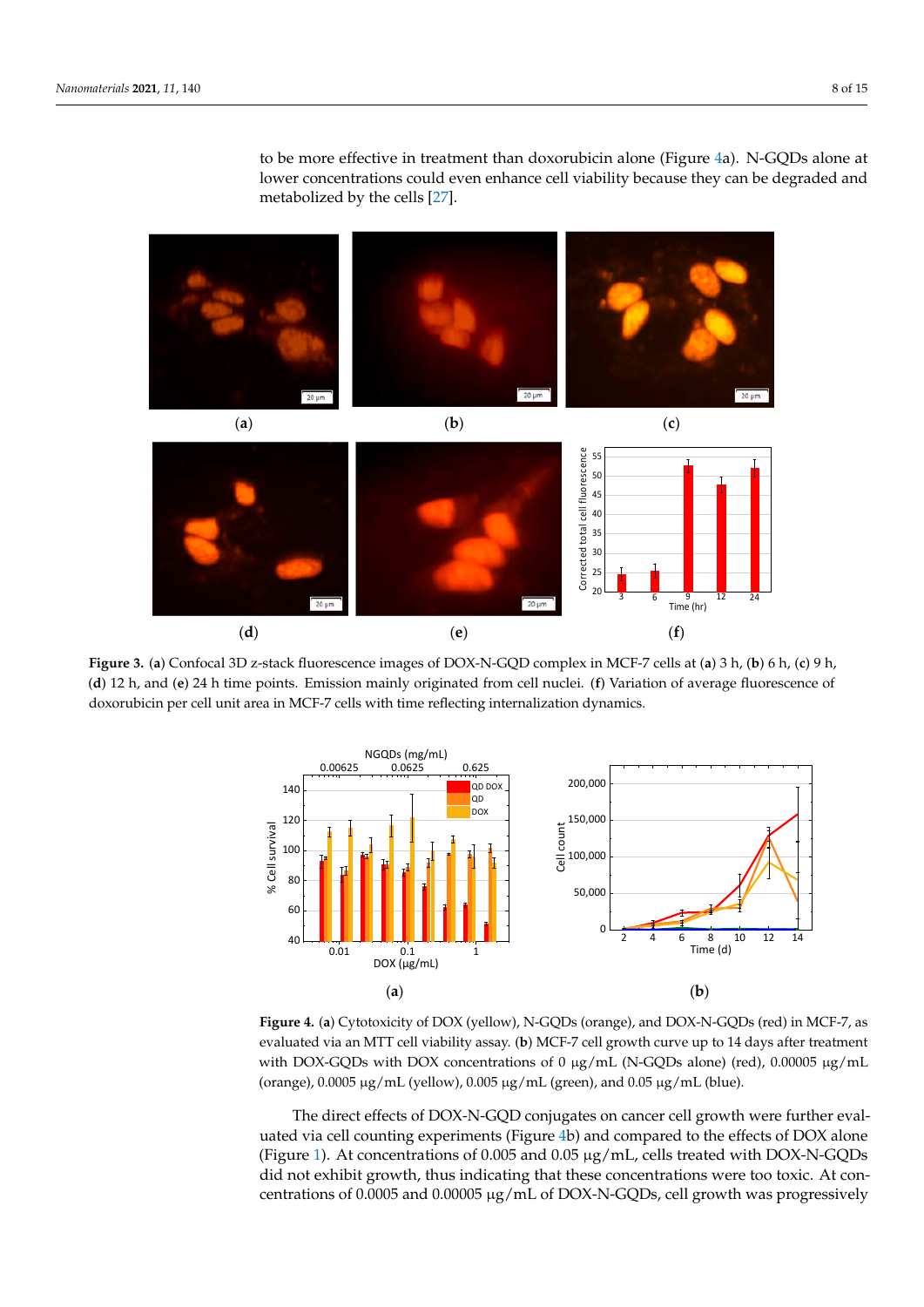inhibited with DOX dose increases. Even though some concentrations did not achieve 100% cell death, the collected data were sufficient for modeling.

The obtained experimental cell growth rate data were used to model the growth of the<br>The obtained experimental cell growth rate data were used to model the growth of the rice obtained experimental een growth rate data were used to moder the growth of the cells following treatment with chemotherapy drug with or without the N-GQD delivery (Figure [5a](#page-8-0)), as described by a logistic model: further modeled using the same equation (Figure 5b). A comparison of the *IC50* and *Emax*

$$
\frac{dN}{dt} = \lambda N \left( 1 - \frac{N}{K} \right),\tag{1}
$$

<span id="page-8-0"></span>

Figure 5. (a) Mathematical model fit to growth data of MCF-7 cells treated with DOX-N-GQDs. (b) Mathematical model fit to growth data of MCF-7 treated with DOX alone. (c) Best fit parameters with 95% confidence interval for MCF-7 cell growth. with  $95%$  confidence interval for  $\mathcal{L}$ 

In this model, *N* is the number of cancer cells, *λ* is the growth rate, and *K* is the carrying capacity. We assumed that doxorubicin would reduce the cell growth rate in a time-independent manner. The growth of MCF-7 cells after treatment with DOX-N-GQDs was further modeled using the same equation (Figure [5b](#page-8-0)). A comparison of the *IC<sup>50</sup>* and *Emax* in cells treated with doxorubicin alone versus those treated with varying concentrations of DOX-N-GQDs (Figure [5c](#page-8-0)) elucidated the decreased *IC<sup>50</sup>* and an increase in the *Emax* value for DOX-N-GQD conjugate treatment. These changes were indicative of an increased drug efficacy with N-GQD delivery.

A measurement of cell growth based on cell count can be prone to some degree of observer error. To account for that, a different method (MTT assay) was used to measure cell death on days two, four, six, and eight to assess the growth rate of MCF-7 cells in the presence of doxorubicin and DOX-N-GQDs. These measurements showed a steady increase in cell death rate for both treatments over the eight-day period, as shown in Figure [6.](#page-9-0) The *IC<sup>50</sup>* for the DOX-N-GQDs treatment of 0.97 µg/mL (with respect to DOX concentration) appeared to be substantially below the 1.77  $\mu$ g/mL *IC*<sub>50</sub> for DOX alone. These results resembled the results of the mathematical models of cell growth described above. We also point out that at low concentrations of the drug, cell growth over time could lead to increased cell numbers, even for longer treatments.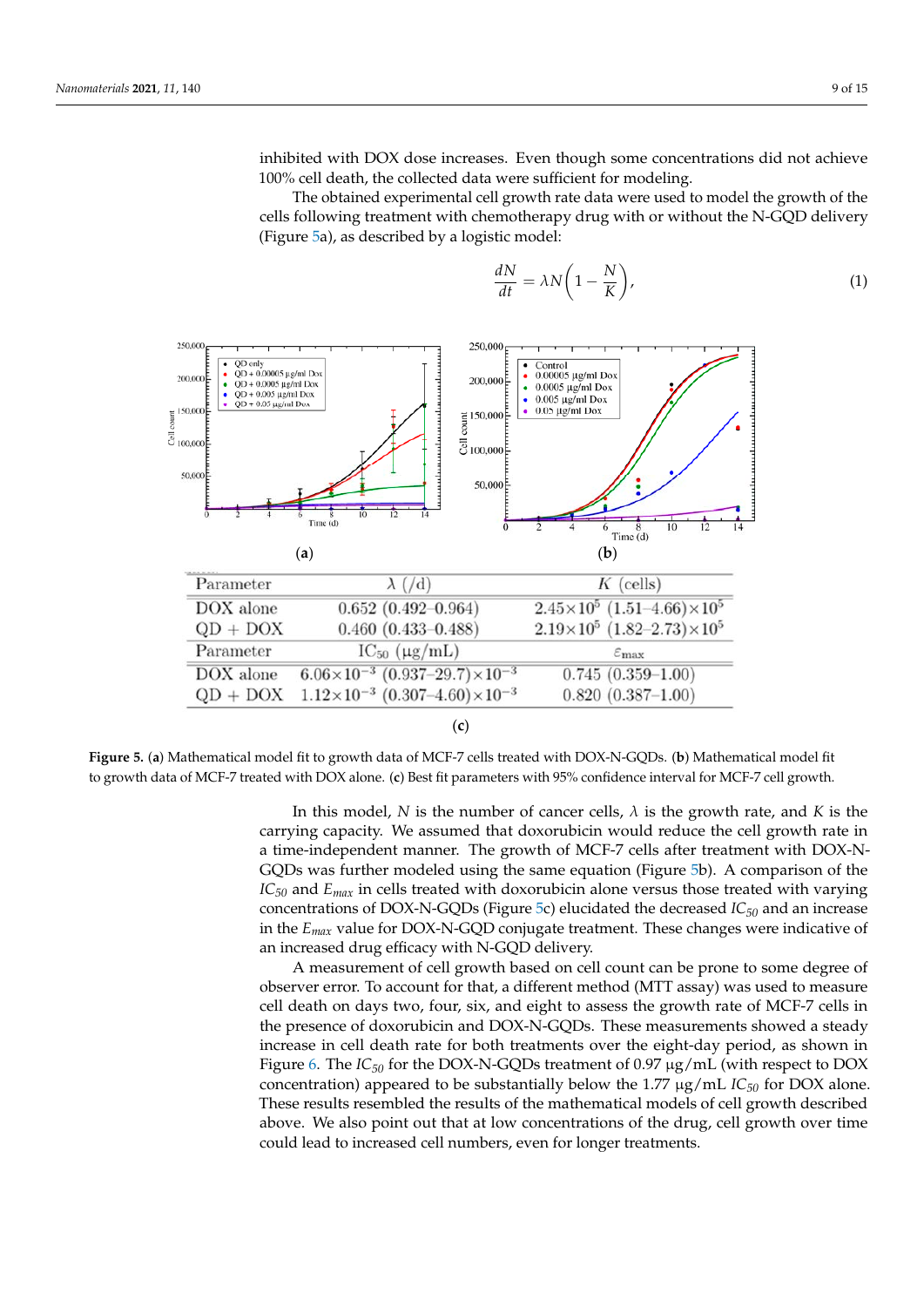longer treatments.

<span id="page-9-0"></span>

Figure 6. Rate of MCF-7 survival after (a) DOX, (b) DOX-N-GQD treatment at day 2 (red), day 4 (orange), day 6 (yellow), and day 8 (green).

We further used the parameters determined from the aforementioned model fit to [th](#page-8-0)e cell growth data (Figure 5c) to simulate the MTT assays (Figure 7a). The simul[ati](#page-9-1)ons produced curves resembling those observed experimentally (Figure 7b), with incre[asi](#page-9-1)ng cell death rate over the eight-day period. The  $IC_{50}$  values obtained from the simulated data (Figure 7c) decreased [w](#page-9-1)ith increasing measurement time and indicated that DOX-N-GQDs were more efficacious than doxorubicin alone.

<span id="page-9-1"></span>

Figure 7. (a)  $IC_{50}$  determined from the simulated MTT assays. (b)  $IC_{50}$  (concentration of the drug at half maximum effect) for DOX (red) or DOX-N-GQD (blue) treatment in MCF-7 cells. (**c**) Simulation of the MTT assay for doxorubicin alone  $\frac{1}{2}$  the MTT as  $\frac{1}{2}$  (course) using the fit parameters in Figure 5. (circles) and DOX-N-GQDs (squares) using the fit parameters in Figure [5c](#page-8-0).

## **4. Discussion**

In this work, we explored the delivery of DOX with N-GQDs, assessed the advantages of this formulation in vitro, and developed models to describe cell growth in the presence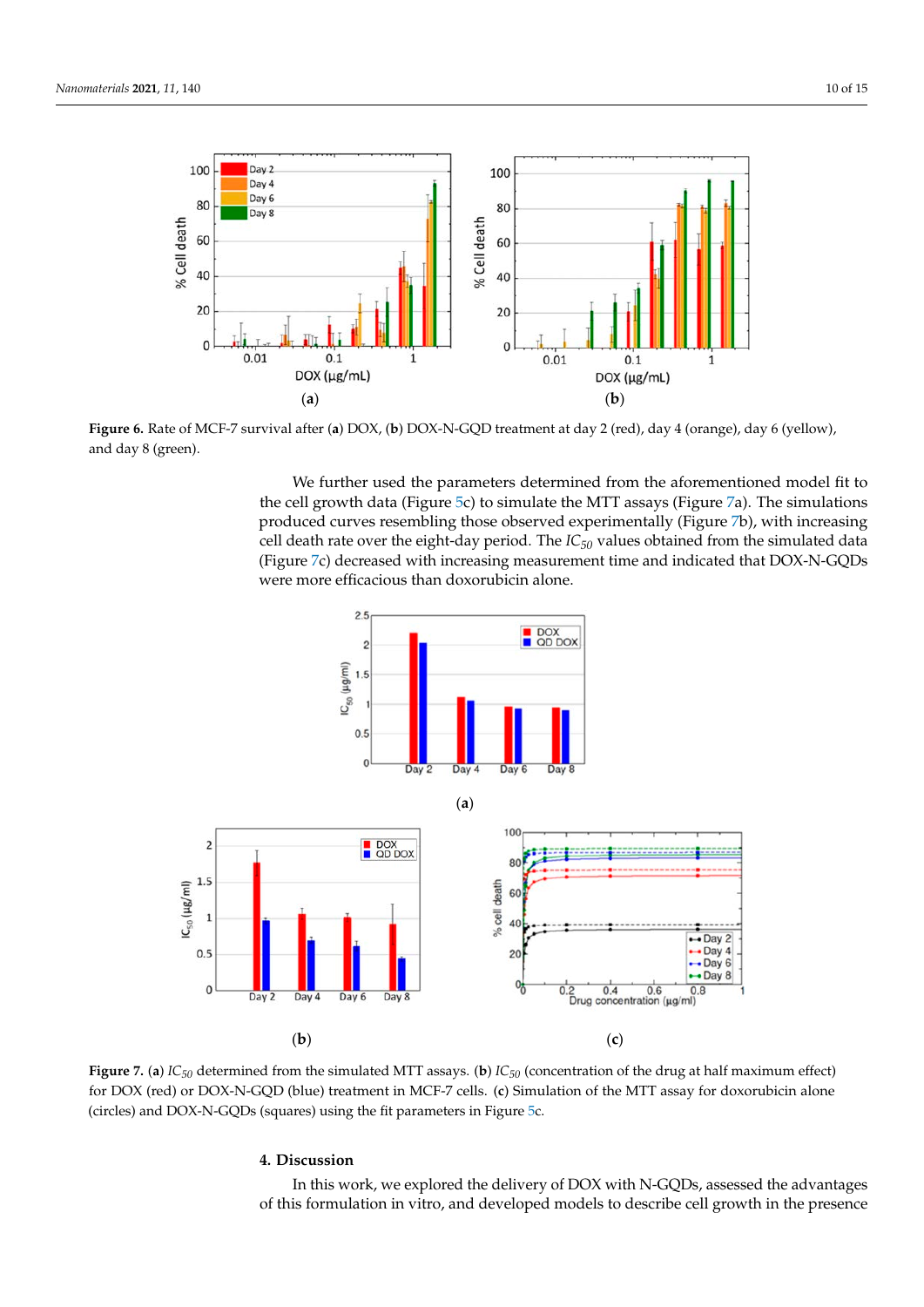of the nanomaterial-delivered therapeutics. A baseline of cell growth established without treatment was used to assess the effects of doxorubicin in HeLa, MCF-7, and HEK-293 cells. It was evident (Figure [1\)](#page-5-0) that no cell growth occurred at any DOX concentration above  $0.05 \mu g/mL$  due to high toxicity of that amount of the drug to all cell lines. In HEK293 and HeLa cells, concentrations below  $0.05 \mu g/mL$  of doxorubicin showed no statistically significant difference in cell growth; however, MCF-7 cells exhibited a decline in cell growth as the drug concentration increased, indicating a dose-dependent response to the drug (Figure [1d](#page-5-0)) expected from cancer cells. Complementary to cell counting, cell viability studies assessing DOX efficacy indicated that MCF-7 and HeLa cells were affected at a higher rate than the non-cancer HEK293 cells. Both HeLa and MCF-7 cells are rapidly dividing cancer cells and, therefore, could be more sensitive to DOX. Because of their distinct dose-dependent response to doxorubicin, we identified the MCF-7 cell line as a suitable platform for subsequent experiments with DOX-N-GQD complexes.

The absorption spectra of the non-covalently bound DOX-N-GQDs indicated the presence of both doxorubicin and N-GQDs in the compound. A  $\sim$  500 nm peak presented a characteristic feature of DOX, while peaks near 250 and 300 nm were indicative of the presence of N-GQDs (Figure [2a](#page-6-0)). However, a fluorescence spectrum of the DOX-N-GQD complex indicated the substantial quenching of N-GQDs by doxorubicin. This could be attributed to strong electronic coupling and charge transfer interactions between DOX and the N-GQDs. Furthermore, coupling with N-GQDs was shown to substantially increase the emission intensity of DOX (Figure [2b](#page-6-0)), likely due to a higher N-GQD absorption cross-section. This verified the strong interaction between the nanomaterial and the drug.

The confocal imaging of the MCF-7 cells after treatment with DOX-N-GQDs showed the localization of doxorubicin, mainly in the cell nucleus, while the full colocalization study for the NGQD internalization involving the staining of the cell compartments was performed in our previous work [\[27\]](#page-13-6). Localization in the nucleus enabled the proposed mechanism of action of doxorubicin, because the target of this drug, a topoisomerase II inhibitor involved in DNA replication, was present in the cell nucleus. Furthermore, green N-GQD emission was observed post internalization, thus indicating a successful release of the quenching drug. A time course experiment measuring the efficiency of internalization of doxorubicin into the cells indicated the increase in DOX content up to 9 h that remained in the cells for at least 24 h following treatment, allowing the drug to efficiently induce cancer cell death. This effect was evaluated via cytotoxicity measurements showing that N-GQDs alone showed almost no toxicity in the cells, with a slight increase in cell viability attributed to N-GQD metabolization by the cells in the previous works [\[27\]](#page-13-6). However, the DOX-N-GQD conjugate appeared more toxic to the cells than doxorubicin alone with an over 1.8 factor difference in the *IC<sup>50</sup>* on day two. This constituted an improvement of the therapeutic efficacy by biocompatible nanomaterial delivery and outlined an advantage of using nanoscale platforms for drug transport. This was further confirmed via cell counting studies that helped model the direct drug effect on cell replication. Unlike for DOX alone (Figure [1\)](#page-5-0), where only a  $0.05 \mu g/mL$  concentration showed complete cell death, DOX-N-GQDs exhibited such an effect for both 0.005 and 0.05 µg/mL DOX contents, with dose-dependent therapeutic responses for  $0.0005$  and  $0.00005 \mu g/mL$  (Figure [4\)](#page-7-1). Since N-GQDs did not contribute to the toxic response at the concentrations used, N-GQD delivery facilitated a more substantial DOX therapeutic effect that allowed for the complete suppression of cancer cell growth at lower concentrations than for DOX alone. DOX-N-GQDs provided a lower *IC<sup>50</sup>* assessed from the MTT assay by an average of 1.76 times compared to DOX alone (Figure [7b](#page-9-1)). Additionally, it is critical that a concentration of 0.005 µg/mL of DOX when delivered by the N-GQDs resulted in the same inhibitory effect as  $0.05 \mu g/mL$  of DOX alone (Figure [1d](#page-5-0) or Figure [4b](#page-7-1)). This indicated that a therapeutic could be used at 10 times lower doses when delivered by the N-GQD, which could help circumvent its adverse effects to the body.

The mathematical modeling of the cell growth data rendered simulated growth curves similar to those obtained by cell counting both for DOX alone and DOX-N-GQDs. The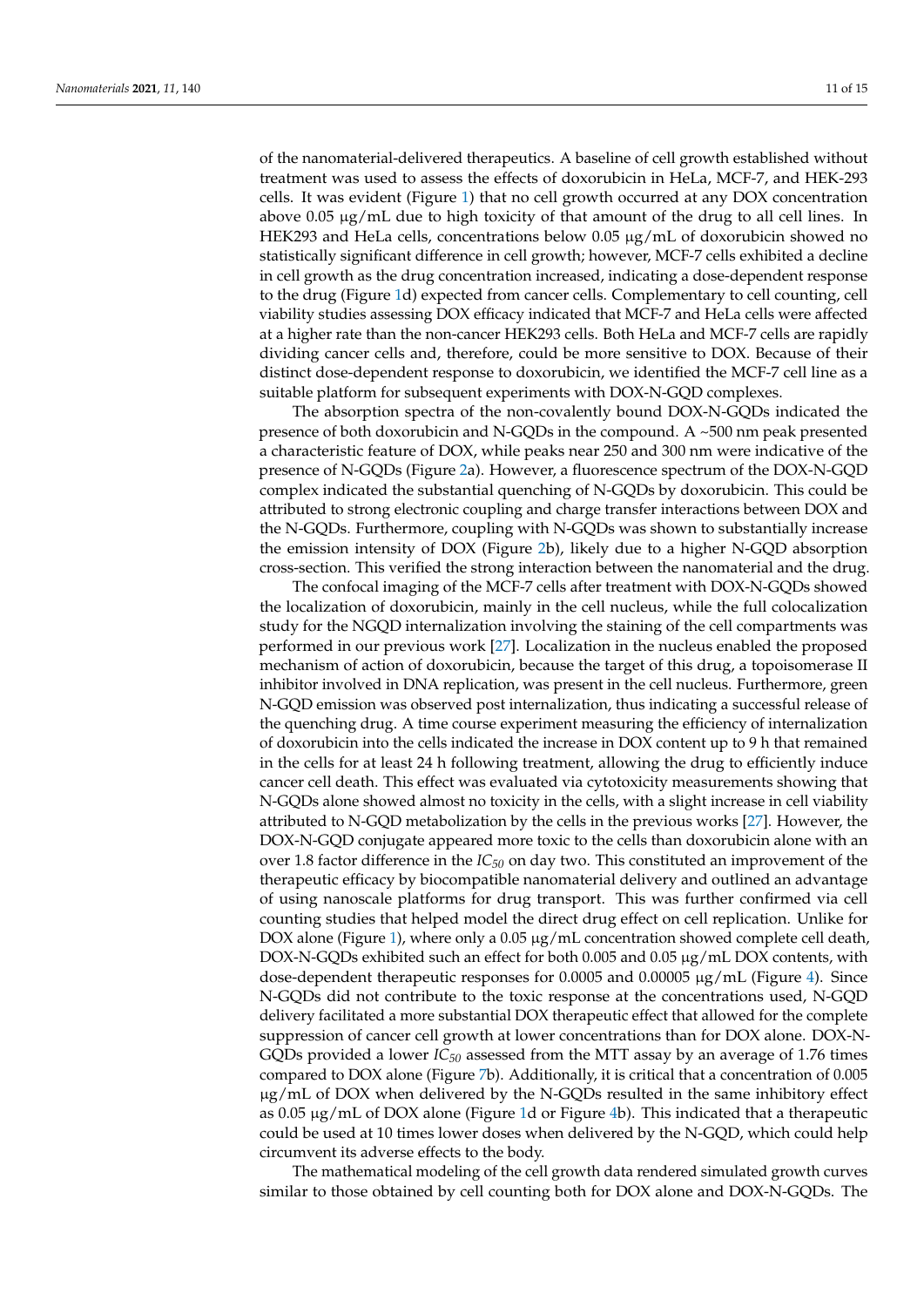model was able to accurately reproduce the growth rate of MCF-7 cells after they were treated with doxorubicin and/or nanomaterial-derived therapeutic, and it allowed us to compute the time-independent values of *IC<sup>50</sup>* and *Emax*. Complementary to the advantage of utilizing lower DOX doses with N-GQD delivery, as highlighted above, this model showed 5.4 times lower *IC<sup>50</sup>* and 1.1 times elevated *Emax* values for DOX-N-GQDs compared to those of DOX alone (Figure [5c](#page-8-0)), thus predicting lower needed doses and higher efficacy for DOX-N-GQDs.

When an alternative MTT assay experimental validation (Figure [7b](#page-9-1)), utilizing cell death to assess drug efficacy, was introduced to account for the potential discrepancies of previously used cell counting assays, it also confirmed the decreased *IC<sup>50</sup>* for the DOX-N-GQDs treatment compared doxorubicin alone. Our mathematical model (Figure [7c](#page-9-1)) was further able to reproduce the trends seen in the MTT assays, showing a reduced *IC<sup>50</sup>* (Figure [7a](#page-9-1)) for the DOX-N-GQD conjugate with lowered *IC<sup>50</sup>* values at later measurement days. This predicted assay (Figure [7a](#page-9-1)) was qualitatively consistent with experimental findings and showed a similar trend to the one observed experimentally (Figure [7b](#page-9-1)). This verified both the model sustainability and the advantages of the N-GQD-based therapeutic delivery.

#### **5. Conclusions**

In this work, we performed cell counting and MTT assay studies to outline the advantages of the doxorubicin chemotherapeutic delivery by nitrogen-doped graphene quantum dots, and we utilized these data to develop a model to estimate time-independent *IC<sup>50</sup>* and *Emax* values of the therapeutics. The lower 0.97 µg/mL *IC<sup>50</sup>* of DOX-N-GQDs, as compared to 1.77  $\mu$ g/mL *IC*<sub>50</sub> for the DOX alone, indicated the improved efficacy of the GQD-delivered cancer therapeutic payload. Utilizing N-GQDs as a carrier also often allowed for the use of 10 times lower doses of DOX for the treatment of the same efficacy with no additional toxic effect from N-GQDs. This therapeutic combination could be traced via DOX fluorescence enhanced by the N-GQD platform. Furthermore, upon DOX release, the observed restoration of N-GQD green fluorescence previously quenched by interaction with DOX indicated successful therapeutic clearance.

Based on these experimental studies, we developed a novel mathematical model of cell growth in the presence of the therapeutic that could accurately portray the rate of cancer cell growth after treatment with DOX or DOX-N-GQDs. While the logistic model neglects many of the biological details of the cancer growth process [\[55\]](#page-14-9), it has few parameters, thus allowing it to focus its parameter estimation on the effect of the treatment. Modeling suggested a 10% increase in the maximum efficacy of drug treatment when DOX was delivered by N-GQDs. Model parameter estimates also indicated that the *IC<sup>50</sup>* decreased by 82% when DOX was delivered by N-GQDs. The results of the model were confirmed by the independent cell viability study, again showing lower *IC<sup>50</sup>* values for DOX-N-GQD treatment.

This joint experimental/modeling approach not only presents an improved chemotherapeutic efficacy via the delivery by a biocompatible N-GQD platform but also gives a predictive power for describing nanomaterial-based drug delivery effects in a time-independent method that has not been developed to date. These developments will allow for more consistent measurements of the efficacy of chemotherapy nanoformulations and to highlight the possibility of using lower dosages with nanomaterial delivery to decrease the risk of side effects from high doses of chemotherapy.

**Supplementary Materials:** The following are available online at [https://www.mdpi.com/2079-499](https://www.mdpi.com/2079-4991/11/1/140/s1)  $1/11/1/140/s1$ , Figure S1: (a) TEM image of N-GQDs, (b) HRTEM image of N-GQDs, and (c) EDX of N-GQDs; Figure S2: FTIR spectra of N-GQDs; Figure S3: Confocal fluorescence images of N-GQD fluorescence originating from DOX-N-GQDs in MCF-7 at 3 h time point.

**Author Contributions:** Conceptualization, H.D., G.R.A. and A.V.N.; Data curation, M.F., C.P., B.H.L. and H.D.; Formal analysis, M.F., C.P. and H.D.; Investigation, M.F., C.P., B.H.L. and H.D.; Project administration, A.V.N.; Resources, H.D., G.R.A. and A.V.N.; Supervision, H.D., G.R.A. and A.V.N.;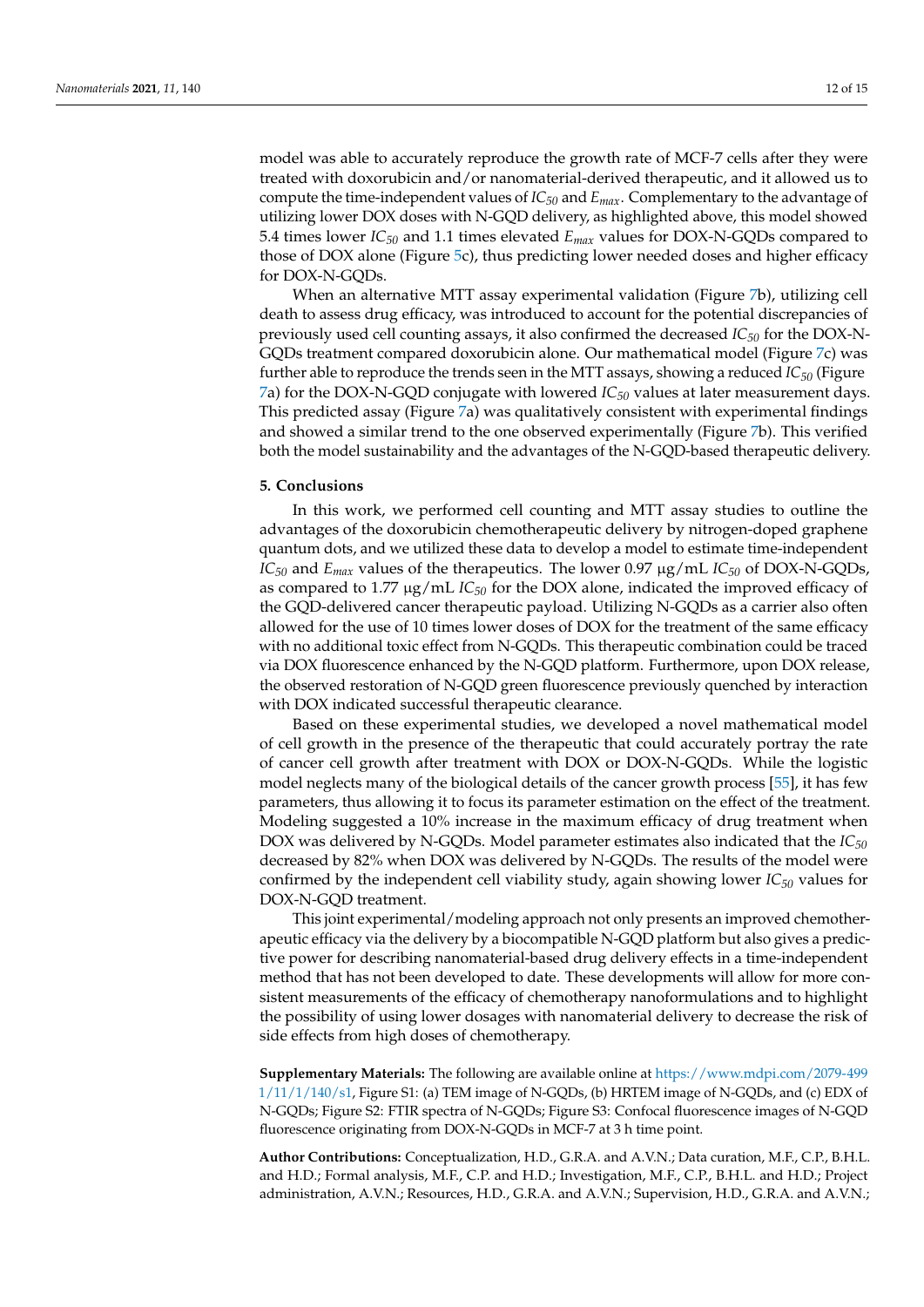Visualization, M.F., C.P., B.H.L. and H.D.; Writing—original draft, M.F.; Writing—review & editing, H.D., G.R.A. and A.V.N. All authors have read and agreed to the published version of the manuscript.

**Funding:** This research was funded by TCU Invests in Scholarship grant (Hana Dobrovolny).

**Institutional Review Board Statement:** Not applicable.

**Informed Consent Statement:** Not applicable.

**Data Availability Statement:** The data presented in this study are available on request from the corresponding author. The data are not publicly available due to privacy.

**Acknowledgments:** We thank Tanvir Hasan for meaningful discussions and Roberto Rodriguez-Gonzales for providing the TEM, HRTEM, and EDX images.

**Conflicts of Interest:** The authors declare no conflict of interest.

#### **References**

- <span id="page-12-0"></span>1. Bray, F.; Ferlay, J.; Soerjomataram, I.; Siegel, R.L.; Torre, L.A.; Jemal, A. Global Cancer Statistics 2018: GLOBOCAN Estimates of Incidence and Mortality Worldwide for 36 Cancers in 185 Countries. *Ca-A Cancer J. Clin.* **2018**, *68*, 394–424. [\[CrossRef\]](http://doi.org/10.3322/caac.21492)
- <span id="page-12-1"></span>2. Hanahan, D.; Weinberg, R. Hallmarks of Cancer: The Next Generation. *Cell* **2011**, *144*, 646–674. [\[CrossRef\]](http://doi.org/10.1016/j.cell.2011.02.013) [\[PubMed\]](http://www.ncbi.nlm.nih.gov/pubmed/21376230)
- <span id="page-12-2"></span>3. Siddik, Z.H. Mechanisms of Action of Cancer Chemotherapeutic Agents: DNA-Interactive Alkylating Agents and Antitumour Platinum-Based Drugs. In *The Cancer Handbook*, 1st ed.; Alison, M.R., Ed.; John Wily & Sons, Ltd.: Chichester, UK, 2005; p. 1.
- <span id="page-12-3"></span>4. Thorn, C.F.; Oshiro, C.; Marsh, S.; Hernandez-Boussard, T.; McLeod, H.; Klein, T.E.; Altman, R.B. Doxorubicin pathways: Pharmacodynamics and adverse effects. *Pharm. Genom.* **2011**, *21*, 440–446. [\[CrossRef\]](http://doi.org/10.1097/FPC.0b013e32833ffb56) [\[PubMed\]](http://www.ncbi.nlm.nih.gov/pubmed/21048526)
- <span id="page-12-4"></span>5. Riccio, A.A.; Schellenberg, M.J.; Williams, R.S. Molecular mechanisms of topoisomerase 2 DNA–protein crosslink resolution. *Cell. Mol. Life Sci.* **2020**, *77*, 81–91. [\[CrossRef\]](http://doi.org/10.1007/s00018-019-03367-z) [\[PubMed\]](http://www.ncbi.nlm.nih.gov/pubmed/31728578)
- <span id="page-12-5"></span>6. Wallace, K.; Sardão, V.; Oliveira, P. Mitochondrial Determinants of Doxorubicin-Induced Cardiomyopathy. *Circ. Res.* **2020**, *126*, 926–941. [\[CrossRef\]](http://doi.org/10.1161/CIRCRESAHA.119.314681) [\[PubMed\]](http://www.ncbi.nlm.nih.gov/pubmed/32213135)
- <span id="page-12-6"></span>7. Gonzalez-Rodriguez, R.; Campbell, E.; Naumov, A. Multifunctional Graphene Oxide/Iron Oxide Nanoparticles for Magnetic Targeted Drug Delivery Dual Magnetic Resonance/Fluorescence Imaging and Cancer Sensing. *PLoS ONE* **2019**, *14*, e0217072. [\[CrossRef\]](http://doi.org/10.1371/journal.pone.0217072) [\[PubMed\]](http://www.ncbi.nlm.nih.gov/pubmed/31170197)
- <span id="page-12-7"></span>8. Kersting, D.; Fasbender, S.; Pilch, R.; Kurth, J.; Franken, A.; Ludescher, M.; Naskou, J.; Hallenberger, A.; von Gall, C.; Mohr, C.J.; et al. From in vitro to ex vivo: Subcellular localization and uptake of graphene quantum dots into solid tumors. *Nanotechnology* **2019**, *30*, 395101. [\[CrossRef\]](http://doi.org/10.1088/1361-6528/ab2cb4) [\[PubMed\]](http://www.ncbi.nlm.nih.gov/pubmed/31239418)
- <span id="page-12-8"></span>9. Wang, J.; Tan, X.; Pang, X.; Liu, L.; Tan, F.; Li, N. MoS2 Quantum Dot@Polyaniline Inorganic–Organic Nanohybrids for in Vivo Dual-Modal Imaging Guided Synergistic Photothermal/Radiation Therapy. *ACS Appl. Mater. Interfaces* **2016**, *8*, 24331–24338. [\[CrossRef\]](http://doi.org/10.1021/acsami.6b08391)
- <span id="page-12-9"></span>10. Tamarov, K.; Xu, W.; Osminkina, L.; Zinovyev, S.; Soininen, P.; Kudryavtsev, A.; Gongalsky, M.; Gaydarova, A.; Närvänen, A.; Timoshenko, V.; et al. Temperature Responsive Porous Silicon Nanoparticles for Cancer Therapy–Spatiotemporal Triggering through Infrared and Radiofrequency Electromagnetic Heating. *J. Control. Release* **2016**, *241*, 220–228. [\[CrossRef\]](http://doi.org/10.1016/j.jconrel.2016.09.028)
- <span id="page-12-10"></span>11. Raghav, R.; Srivastava, S. Core–shell Gold–silver Nanoparticles Based Impedimetric Immunosensor for Cancer Antigen CA125. *Sens. Actuators B Chem.* **2015**, *220*, 557–564. [\[CrossRef\]](http://doi.org/10.1016/j.snb.2015.05.108)
- <span id="page-12-11"></span>12. Miyabe, H.; Hyodo, M.; Nakamura, T.; Sato, Y.; Hayakawa, Y.; Harashima, H. A New Adjuvant Delivery System 'cyclic Di-GMP/YSK05 Liposome' for Cancer Immunotherapy. *J. Control. Release* **2014**, *184*, 20–27. [\[CrossRef\]](http://doi.org/10.1016/j.jconrel.2014.04.004) [\[PubMed\]](http://www.ncbi.nlm.nih.gov/pubmed/24727060)
- <span id="page-12-12"></span>13. El-Sayed, I.H.; Huang, X.; El-Sayed, M.A. Surface Plasmon Resonance Scattering and Absorption of Anti- EGFR Antibody Conjugated Gold Nanoparticles in Cancer Diagnostics: Applications in Oral Cancer. *Nano Lett.* **2005**, *5*, 829–834. [\[CrossRef\]](http://doi.org/10.1021/nl050074e) [\[PubMed\]](http://www.ncbi.nlm.nih.gov/pubmed/15884879)
- <span id="page-12-13"></span>14. Wang, Y.; Salehi, M.; Schütz, M.; Rudi, K.; Schlücker, S. Microspectroscopic SERS Detection of Interleukin-6 with Rationally Designed Gold/Silver Nanoshells. *Analyst* **2013**, *138*, 1764–1771. [\[CrossRef\]](http://doi.org/10.1039/c3an36610c) [\[PubMed\]](http://www.ncbi.nlm.nih.gov/pubmed/23364184)
- <span id="page-12-14"></span>15. Jokerst, J.V.; Cole, A.J.; Sompel, D.; Gambhir, S.S. Gold Nanorods for Ovarian Cancer Detection with Photoacoustic Imaging and Resection Guidance Via Raman Imaging in Living Mice. *ACS Nano* **2012**, *6*, 10366–10377. [\[CrossRef\]](http://doi.org/10.1021/nn304347g)
- <span id="page-12-15"></span>16. Xin, Y.; Yin, M.; Zhao, L.; Meng, F.; Luo, L. Recent progress on nanoparticle-based drug delivery systems for cancer therapy. *Cancer Biol. Med.* **2017**, *14*, 228–241. [\[CrossRef\]](http://doi.org/10.20892/j.issn.2095-3941.2017.0052)
- <span id="page-12-16"></span>17. Eisbruch, A.; Blick, M.; Lee, J.S.; Sacks, P.G.; Gutterman, J. Analysis of the Epidermal Growth Factor Receptor Gene in Fresh Human Head and Neck Tumors. *Cancer Res.* **1987**, *47*, 3603–3605.
- <span id="page-12-17"></span>18. Li, X.; Guo, X.; Wang, D.; Wang, Y.; Li, X.; Zhang, X.; Lin, J. Spectral Analysis for Diagnosis of Rectum Cancer using Fluorescence and Raman Spectroscopy of Serum. In Proceedings of the 2005 IEEE Engineering in Medicine and Biology 27th Annual Conference, Shangai, China, 17–18 January 2006; pp. 5449–5452.
- <span id="page-12-18"></span>19. Hasan, M.T.; Campbell, E.; Sizova, O.; Lyle, V.; Akkaraju, G.; Kirkpatrick, D.L.; Naumov, A.V. Multi-Drug/Gene NASH Therapy Delivery and Selective Hyperspectral NIR Imaging using Chirality-Sorted Single-Walled Carbon Nanotubes. *Cancers* **2019**, *11*, 1175. [\[CrossRef\]](http://doi.org/10.3390/cancers11081175)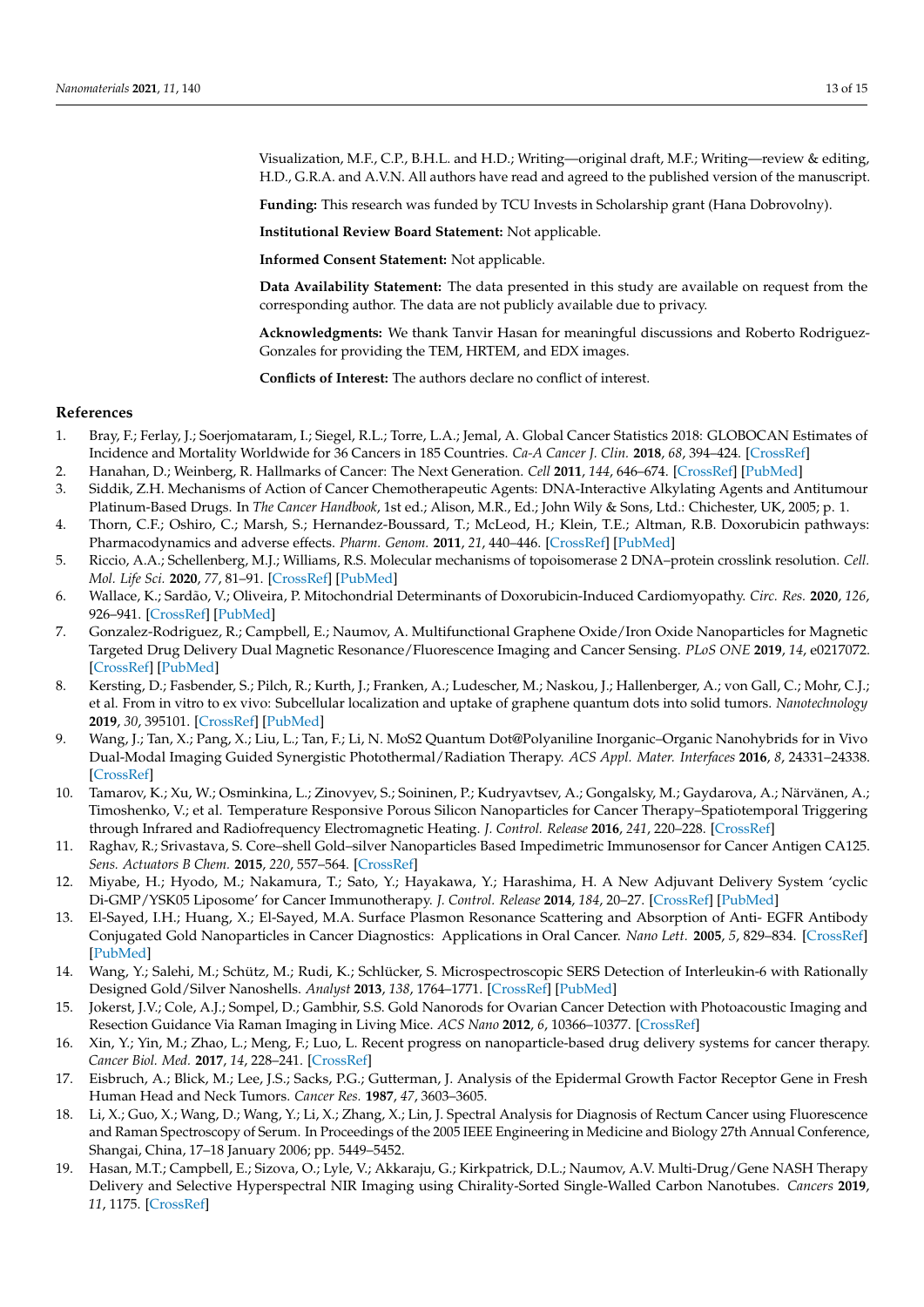- 20. Pantarotto, D.; Singh, R.; McCarthy, D.; Erhardt, M.; Briand, J.; Prato, M.; Kostarelos, K.; Bianco, A. Functionalized Carbon Nanotubes for Plasmid DNA Gene Delivery. *Angew. Chem.* **2004**, *43*, 5242–5246. [\[CrossRef\]](http://doi.org/10.1002/anie.200460437)
- <span id="page-13-0"></span>21. Kirkpatrick, D.L.; Weiss, M.; Naumov, A.; Bartholomeusz, G.; Weisman, R.B.; Gliko, O. Carbon Nanotubes: Solution for the Therapeutic Delivery of siRNA? *Materials* **2012**, *5*, 278–301. [\[CrossRef\]](http://doi.org/10.3390/ma5020278)
- <span id="page-13-1"></span>22. Kushwaha, S.K.S.; Ghoshal, S.; Rai, A.K.; Singh, S. Carbon nanotubes as a novel drug delivery system for anticancer therapy: A review. *Braz. J. Pharm. Sci.* **2013**, *49*, 629–643. [\[CrossRef\]](http://doi.org/10.1590/S1984-82502013000400002)
- <span id="page-13-2"></span>23. Lin, C.; Yang, H.; Sanchez, S.R.; Mao, W.; Pang, L.; Beckingham, K.M.; Bast, R.C.; Weisman, R.B. In Vivo Optical Detection and Spectral Triangulation of Carbon Nanotubes. *ACS Appl. Mater. Interfaces* **2017**, *9*, 41680–41690. [\[CrossRef\]](http://doi.org/10.1021/acsami.7b12916) [\[PubMed\]](http://www.ncbi.nlm.nih.gov/pubmed/29131572)
- <span id="page-13-3"></span>24. Yuan, Y.; Zhang, J.; An, L.; Cao, Q.; Deng, Y.; Liang, G. Oligomeric Nanoparticles Functionalized with NIR-Emitting CdTe/CdS QDs and Folate for Tumor-Targeted Imaging. *Biomaterials* **2014**, *35*, 7881–7886. [\[CrossRef\]](http://doi.org/10.1016/j.biomaterials.2014.05.071) [\[PubMed\]](http://www.ncbi.nlm.nih.gov/pubmed/24952975)
- <span id="page-13-4"></span>25. Lin, L.; Zhang, S. Creating High Yield Water Soluble Luminescent Graphene Quantum Dots Via Exfoliating and Disintegrating Carbon Nanotubes and Graphite Flakes. *Chem. Commun.* **2012**, *48*, 10177–10179. [\[CrossRef\]](http://doi.org/10.1039/c2cc35559k)
- <span id="page-13-5"></span>26. Zhao, M.; Zhu, B. The Research and Applications of Quantum Dots as Nano-Carriers for Targeted Drug Delivery and Cancer Therapy. *Nanoscale Res. Lett.* **2016**, *11*, 1–9. [\[CrossRef\]](http://doi.org/10.1186/s11671-016-1394-9) [\[PubMed\]](http://www.ncbi.nlm.nih.gov/pubmed/27090658)
- <span id="page-13-6"></span>27. Campbell, E.; Hasan, M.T.; Gonzalez Rodriguez, R.; Akkaraju, G.R.; Naumov, A.V. Doped Graphene Quantum Dots for Intracellular Multicolor Imaging and Cancer Detection. *ACS Biomater. Sci. Eng.* **2019**, *5*, 4671–4682. [\[CrossRef\]](http://doi.org/10.1021/acsbiomaterials.9b00603)
- <span id="page-13-7"></span>28. Al Dine, E.J.; Marchal, S.; Schneider, R.; Hamie, B.; Ghanbaja, J.; Roques-Carmes, T.; Hamieh, T.; Toufaily, J.; Gaffet, E.; Alem, H. A Facile Approach for Doxorubicine Delivery in Cancer Cells by Responsive and Fluorescent Core/Shell Quantum Dots. *Bioconjugate Chem.* **2018**, *29*, 2248–2256. [\[CrossRef\]](http://doi.org/10.1021/acs.bioconjchem.8b00253)
- 29. Yum, K.; Na, S.; Xiang, Y.; Wang, N.; Yu, M. Mechanochemical Delivery and Dynamic Tracking of Fluorescent Quantum Dots in the Cytoplasm and Nucleus of Living Cells. *Nano Lett.* **2009**, *9*, 2193–2198. [\[CrossRef\]](http://doi.org/10.1021/nl901047u)
- <span id="page-13-8"></span>30. Chen, M.; He, Y.; Chen, X.; Wang, J. Quantum-Dot-Conjugated Graphene as a Probe for Simultaneous Cancer-Targeted Fluorescent Imaging, Tracking, and Monitoring Drug Delivery. *Bioconjugate Chem.* **2013**, *24*, 387–397. [\[CrossRef\]](http://doi.org/10.1021/bc3004809)
- <span id="page-13-9"></span>31. Wang, C.; Wu, C.; Zhou, X.; Han, T.; Xin, X.; Wu, J.; Zhang, J.; Guo, S. Enhancing Cell Nucleus Accumulation and DNA Cleavage Activity of Anti-Cancer Drug Via Graphene Quantum Dots. *Sci. Rep.* **2013**, *3*, 2852. [\[CrossRef\]](http://doi.org/10.1038/srep02852)
- <span id="page-13-10"></span>32. Javanbakht, S.; Namazi, H. Doxorubicin Loaded Carboxymethyl Cellulose/Graphene Quantum Dot Nanocomposite Hydrogel Films as a Potential Anticancer Drug Delivery System. *Mater. Sci. Eng. C* **2018**, *87*, 50–59. [\[CrossRef\]](http://doi.org/10.1016/j.msec.2018.02.010)
- <span id="page-13-11"></span>33. Wang, X.; Sun, X.; Lao, J.; He, H.; Cheng, T.; Wang, M.; Wang, S.; Huang, F. Multifunctional Graphene Quantum Dots for Simultaneous Targeted Cellular Imaging and Drug Delivery. *Colloids Surf. B Biointerfaces* **2014**, *122*, 638–644. [\[CrossRef\]](http://doi.org/10.1016/j.colsurfb.2014.07.043) [\[PubMed\]](http://www.ncbi.nlm.nih.gov/pubmed/25129696)
- <span id="page-13-12"></span>34. Barbolosi, D.; Ciccolini, J.; Lacarelle, B.; Barlési, F.; André, N. Computational Oncology—Mathematical Modelling of Drug Regimens for Precision Medicine. *Nat. Rev. Clin. Oncol.* **2016**, *13*, 242–254. [\[CrossRef\]](http://doi.org/10.1038/nrclinonc.2015.204) [\[PubMed\]](http://www.ncbi.nlm.nih.gov/pubmed/26598946)
- 35. Lai, X.; Geier, O.M.; Fleischer, T.; Garred, Ø.; Borgen, E.; Funke, S.W.; Kumar, S.; Rognes, M.E.; Seierstad, T.; Børresen-Dale, A.; et al. Toward Personalized Computer Simulation of Breast Cancer Treatment: A Multiscale Pharmacokinetic and Pharmacodynamic Model Informed by Multitype Patient Data. *Cancer Res.* **2019**, *79*, 4293–4304. [\[CrossRef\]](http://doi.org/10.1158/0008-5472.CAN-18-1804) [\[PubMed\]](http://www.ncbi.nlm.nih.gov/pubmed/31118201)
- <span id="page-13-13"></span>36. Karolak, A.; Markov, D.A.; McCawley, L.S.; Rejniak, K.A. Towards Personalized Computational Oncology: From Spatial Models of Tumour Spheroids, to Organoids, to Tissues. *J. R. Soc. Interface* **2015**, *15*, 20170703. [\[CrossRef\]](http://doi.org/10.1098/rsif.2017.0703) [\[PubMed\]](http://www.ncbi.nlm.nih.gov/pubmed/29367239)
- <span id="page-13-14"></span>37. Bregenzer, M.E.; Horst, E.N.; Mehta, P.; Novak, C.M.; Raghavan, S.; Snyder, C.S.; Mehta, G. Integrated Cancer Tissue Engineering Models for Precision Medicine. *PLoS ONE* **2019**, *14*, e0216564. [\[CrossRef\]](http://doi.org/10.1371/journal.pone.0216564)
- <span id="page-13-15"></span>38. Yankeelov, T.E.; An, G.; Saut, O.; Luebeck, G.; Popel, A.S.; Ribba, B.; Vicini, P.; Zhou, X.; Weis, J.A.; Ye, K.; et al. Multi-Scale Modeling in Clinical Oncology: Opportunities and Barriers to Success. *Ann. Biomed. Eng.* **2016**, *44*, 2626–2641. [\[CrossRef\]](http://doi.org/10.1007/s10439-016-1691-6)
- <span id="page-13-16"></span>39. McKenna, M.T.; Weis, J.A.; Quaranta, V.; Yankeelov, T.E. Leveraging Mathematical Modeling to Quantify Pharmacokinetic and Pharmacodynamic Pathways: Equivalent Dose Metric. *Front. Physiol.* **2019**, *10*, 616. [\[CrossRef\]](http://doi.org/10.3389/fphys.2019.00616)
- <span id="page-13-17"></span>40. Brocato, T.A.; Coker, E.N.; Durfee, P.N.; Lin, Y.; Townson, J.; Wyckoff, E.F.; Cristini, V.; Brinker, C.J.; Wang, Z. Understanding the Connection between Nanoparticle Uptake and Cancer Treatment Efficacy using Mathematical Modeling. *Sci. Rep.* **2018**, *8*, 7538–7841. [\[CrossRef\]](http://doi.org/10.1038/s41598-018-25878-8)
- <span id="page-13-18"></span>41. Bodnar, M.; Piotrowska, M.J.; Bogdanska, M.U. Mathematical Analysis of a Generalised Model of Chemotherapy for Low Grade Gliomas. *Discret. Contin. Dyn. Syst.* **2019**, *24*, 2149–2167. [\[CrossRef\]](http://doi.org/10.3934/dcdsb.2019088)
- <span id="page-13-19"></span>42. Shariatpanahi, S.P.; Shariatpanahi, S.P.; Madjidzadeh, K.; Hassan, M.; Abedi-Valugerdi, M. Mathematical Modeling of Tumor-Induced Immunosuppression by Myeloid-Derived Suppressor Cells: Implications for Therapeutic Targeting Strategies. *J. Theor. Biol.* **2018**, *442*, 1–10. [\[CrossRef\]](http://doi.org/10.1016/j.jtbi.2018.01.006)
- <span id="page-13-20"></span>43. Jarrett, A.M.; Shah, A.; Bloom, M.J.; McKenna, M.T.; Hormuth, D.A., II; Yankeelov, T.E.; Sorace, A.G. Experimentally-Driven Mathematical Modeling to Improve Combination Targeted and Cytotoxic Therapy for HER2+breast Cancer. *Sci. Rep.* **2019**, *9*, 1–12. [\[CrossRef\]](http://doi.org/10.1038/s41598-019-49073-5) [\[PubMed\]](http://www.ncbi.nlm.nih.gov/pubmed/31492947)
- <span id="page-13-21"></span>44. Murphy, H.; Jaafari, H.; Dobrovolny, H.M. Differences in Predictions of ODE Models of Tumor Growth: A Cautionary Example. *BMC Cancer* **2016**, *16*, 163. [\[CrossRef\]](http://doi.org/10.1186/s12885-016-2164-x) [\[PubMed\]](http://www.ncbi.nlm.nih.gov/pubmed/26921070)
- <span id="page-13-22"></span>45. Harris, L.A.; Frick, P.L.; Garbett, S.P.; Hardeman, K.N.; Paudel, B.B.; Lopez, C.F.; Quaranta, V.; Tyson, D.R. An unbiased metric of antiproliferative drug effect in vitro. *Nat. Methods* **2016**, *13*, 497–500. [\[CrossRef\]](http://doi.org/10.1038/nmeth.3852) [\[PubMed\]](http://www.ncbi.nlm.nih.gov/pubmed/27135974)